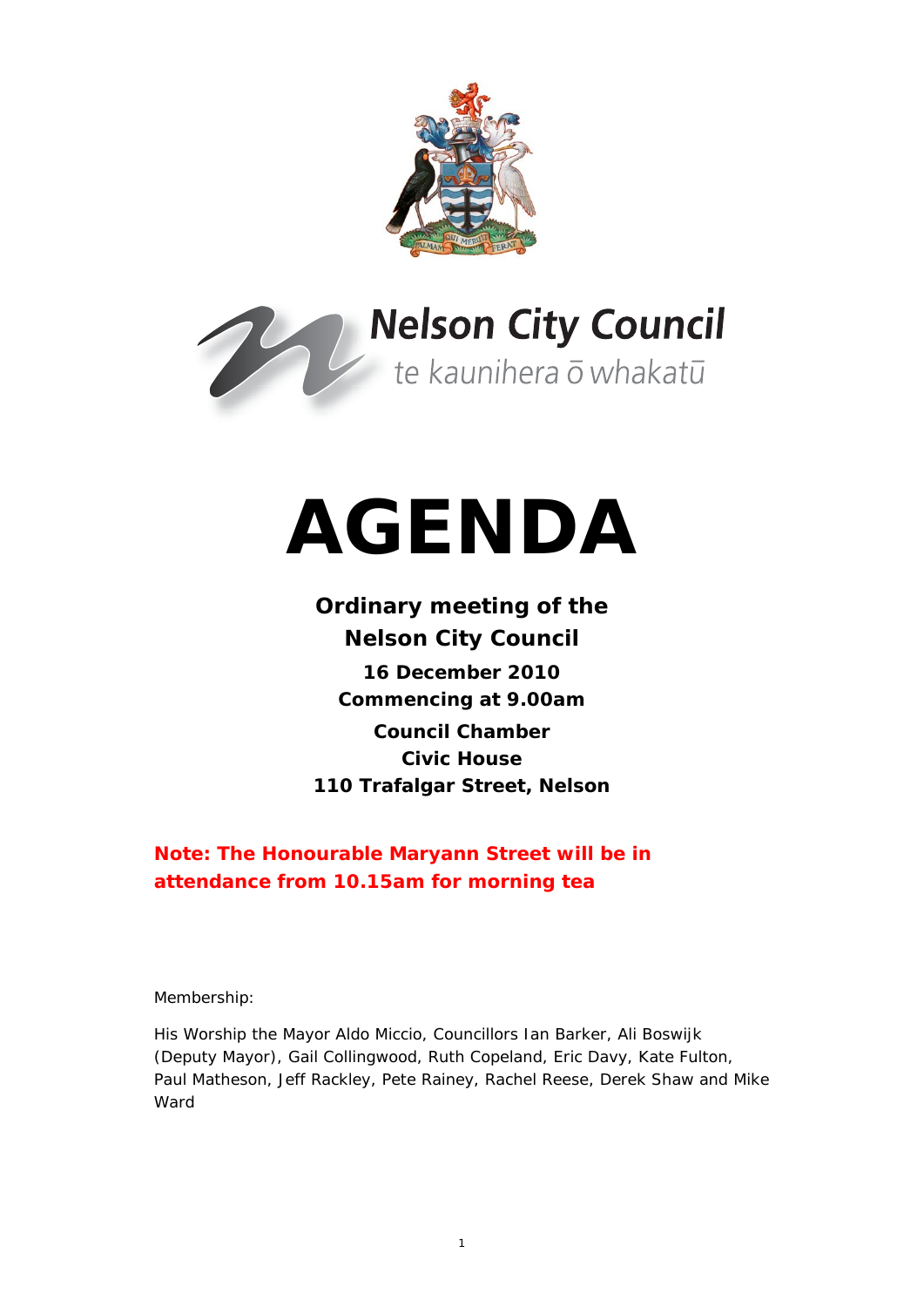## **Business**

As set out below 16 December 2010 TARDIS 1016953

Page No.

## **APOLOGIES**

#### **OPENING PRAYER**

#### **1. Public Forum**

## **1.1 Friends of the Nelson Library Inc**

Jenny Woodhouse and Priscilla Wardell will present a cheque to the Council from the Friends of the Library.

#### **1.2 Internet at Libraries**

Mr Glenn Baker will speak to Council about free Internet Access at Libraries.

## **2. Confirmation of Minutes – 2 December 2010 1-9**

Document number 1020096

Recommendation

*THAT the minutes of the meetings of the Nelson City Council, held on Thursday 2 December 2010, be confirmed as a true and correct record.* 

## **3. Mayors Report**

## **4. Six Monthly Review of Rugby World Cup 2011 Steering Group 10-31**

Document number 1014278

Recommendation

*THAT Nelson's Rugby World Cup 2011 Steering Group be disestablished;* 

*AND THAT the Economic Development Committee provide leadership, support and advice in relation to the creation of business legacy through RWC 2011;* 

*AND THAT staff report back to the 3 February 2011 Council meeting if any changes are required to the annual work programme to enable the Economic Development Committee to be given reasonable support;* 

*AND THAT members of Nelson's RWC 2011 Steering Group and working parties be formally advised.*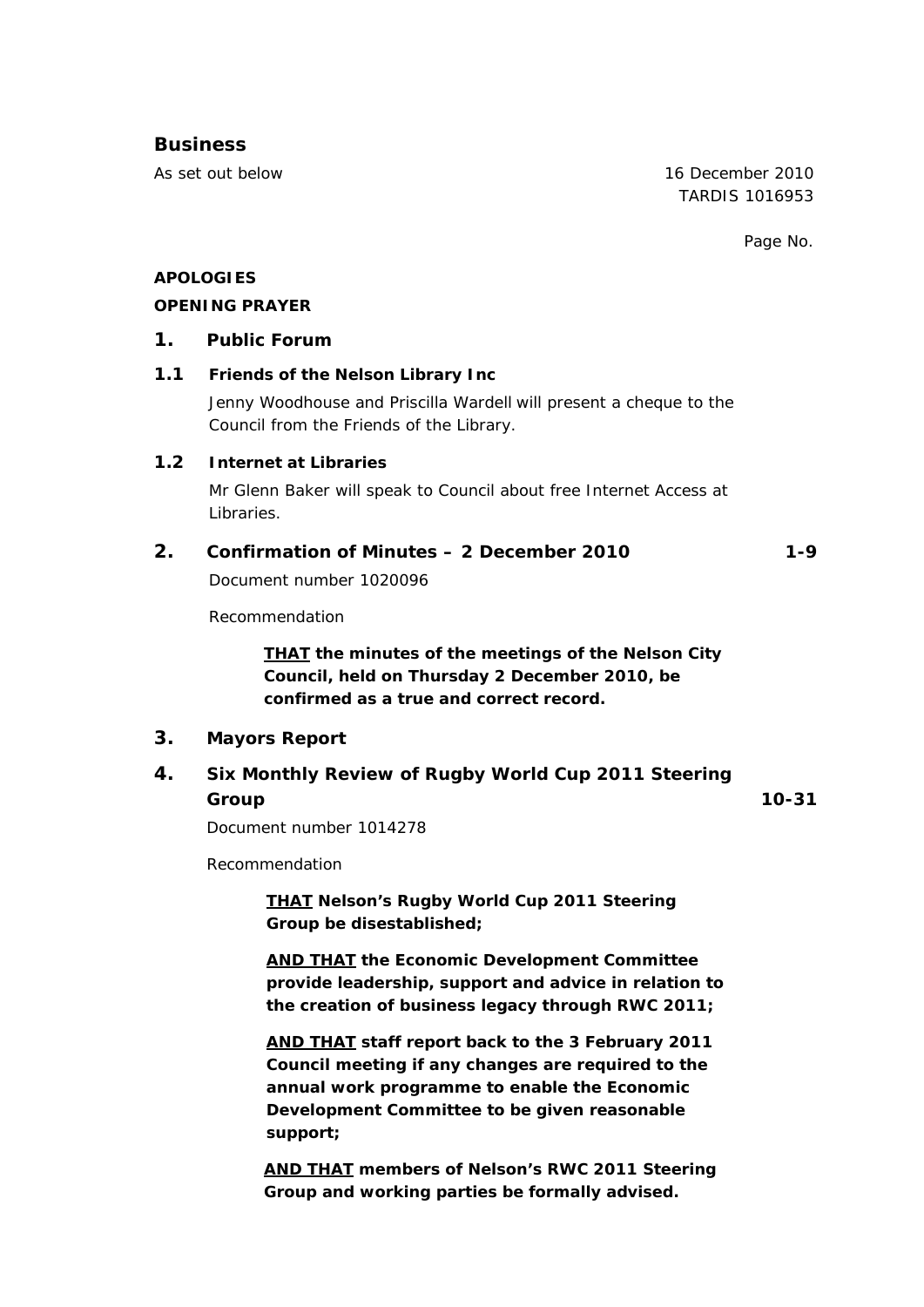## **5. State of Environment Monitoring Report 2010 32-171**

Document number 1016722

Recommendation

*THAT the State of Environment Report 2010 be made available to the public as a reference document;* 

*AND THAT the focus of further state of environment reporting will be annual score cards;*

*AND THAT the following actions are considered for inclusion in the 2011-12 Annual Plan process subject to being found a priority as part of Council's prioritising of policy and project work:* 

- *a) Prepare a Maitai Catchment Management Plan.*
- *b) Commence a staged programme to prepare Catchment Management Plans for other Nelson catchments.*
- *c) Changes to sewer pipe renewals to target catchments of polluted rivers and streams.*
- *d) Investigate the source of bacteria in the Wakapuaka River.*
- *e) Investigate the effects of discharges from the Maitai Dam on the Maitai River.*
- *f) Investigate options for improving storm water quality.*

## **6. Joint NCC/TDC Waste Management and Minimisation Initiative 172-215**

Document number 1017673

Recommendation

*THAT the following three Councillors: Shaw; \_\_\_\_\_; and \_\_\_\_\_\_ be nominated as members of a joint working party to develop a joint Waste Management and Minimisation Plan with Tasman District Council.*

**7. Discussion of Public Forums** 

## **Public Excluded Business**

**8. Exclusion of the Public** 

Recommendation

*THAT the public be excluded from the following parts of the proceedings of this meeting in accordance with section 48(1)(a) of the Local Government Official Information and Meetings Act 1987 on the grounds*